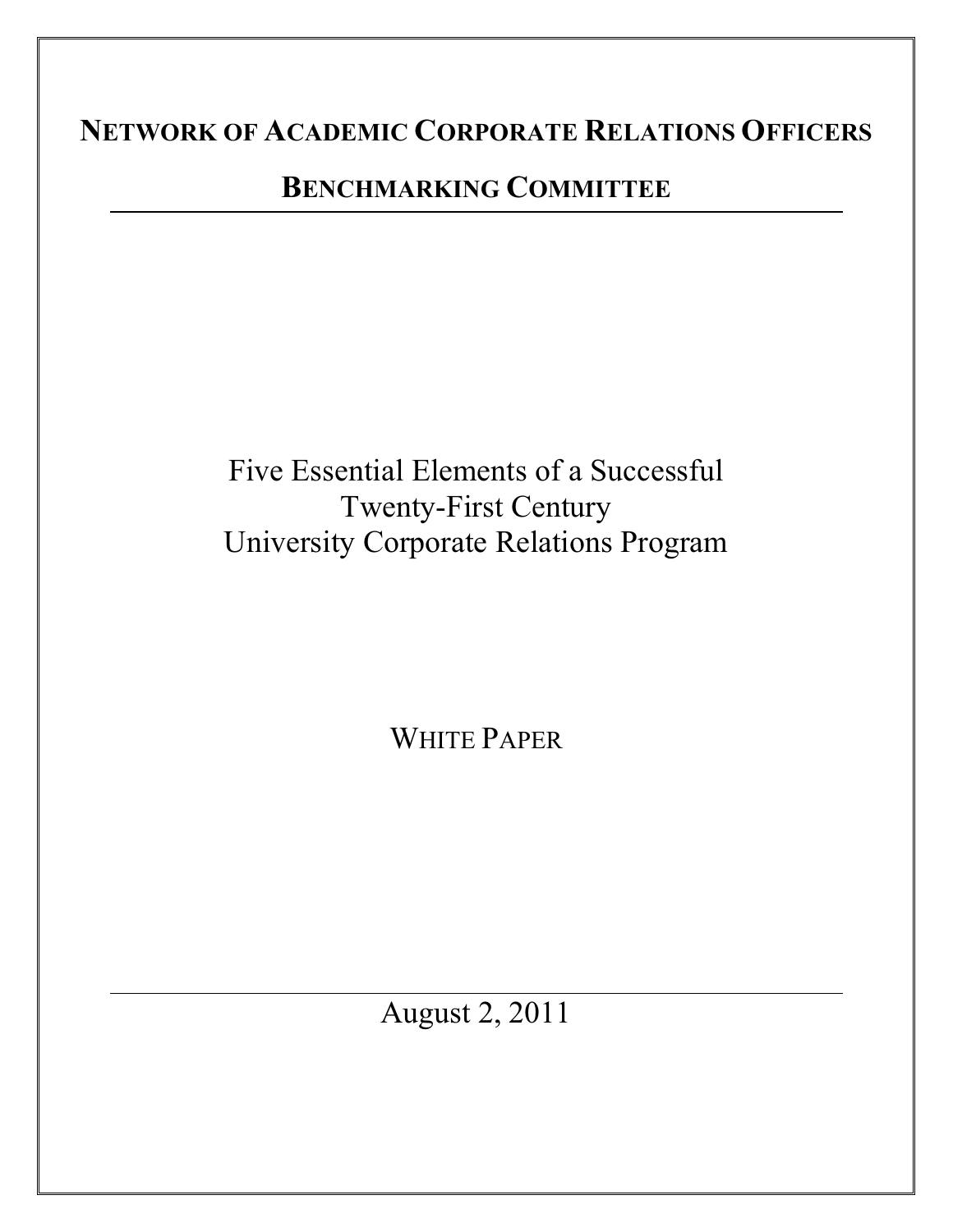## **Five Essential Elements of a Successful Twenty-First Century University Corporate Relations Program**

August 2, 2011

*NACRO Writing Team and Benchmarking Committee Members: Emily Abbott (California Institute of Technology), Anne Borchert (Case Western Reserve University), Michael Dwyer (Rochester Institute of Technology), Catheryn Fuller (University of Chicago Booth School of Business), Greg Gibbs (University of California at Davis), Mary Hanifin (Brown University), Ashley Cooper (University of Southern California, Richard Jones (University of Chicago), Sean Kassen (University of Notre Dame), Dorothy Kittner (Washington University in St. Louis), Shelly Maddex (Pennsylvania State University), Don McGowan (Tufts University), Lorena McLaren (University of Washington), Michael Owen (University of Ontario Institute of Technology), Sacha Patera (Northwestern University), Mark Putnam (University of Houston), Karla Riker (Emory University), Pam Ritter (Purdue University), Sarah Schram (Louisiana State University), Jon See (Purdue University),William Swisher (Carnegie Mellon University), Olof Westerstahl (University of Illinois), Kyan Zeller (Michigan State University)* 

#### **EXECUTIVE SUMMARY**

Many research universities are heavily dependent on federal funding to carry out their research activities. With the threat of major federal research cuts looming, universities are struggling to expand all sources of support, including funding and resources from the corporate sector. Understanding how to develop and maximize corporate collaborations in this uncertain funding environment is critical.

Prior to this federal funding precipice, a leading group of North American university corporate relations professionals began meeting in 2006 to determine the most

effective ways to generate resources from the corporate world in the  $21<sup>st</sup>$  Century. This group, the Network of Academic Corporate Relations Officers (NACRO), now includes corporate relations professionals from 118 research universities, 46 of which are members of the American Association of Universities (AAU).

*"Corporations no longer consider themselves 'donors' to academia; they consider themselves 'investors.'"* 

The NACRO members recognized that their effectiveness was often diminished when they were being asked to approach corporations solely as philanthropic donors. Companies were "pushing back" and making it clear that unlike government agencies or foundations, they are not in the business of giving away money that does not have at least a potential for business outcomes. According to the summer 2010 Sloan Management Review article, "Best Practices for Industry-University Collaboration,"<sup>1</sup> industry interactions with academia are intended to "extract the most business value possible from [university] research." Corporations no longer consider themselves to be simply donors to academia; they consider themselves to be investors and business partners, where knowledge creation and transfer are a significant part of the equation.

Now that companies engage research universities on an enterprise, rather than a philanthropic, basis, they are focusing their interactions on those universities that provide strategic benefits such as future employees, sponsored research, new technologies, scientific consultants, employee training/executive education, economic development and joint university – company proposals for federal funding. In short, corporations are seeking university partners who can provide solutions to their problems. Over time, the amount of truly philanthropic support a university receives from a company will depend in part on the number and quality of these non-philanthropic engagements.

The Network of Academic Corporate Relations Officers (NACRO), through the experiences of its many members representing a wide range of research institutions, has identified Five Essential Elements of successful 21<sup>st</sup> Century university corporate relations programs, those programs that generate the most overall value possible to our institutions – fellowships, research funding, access to highly specialized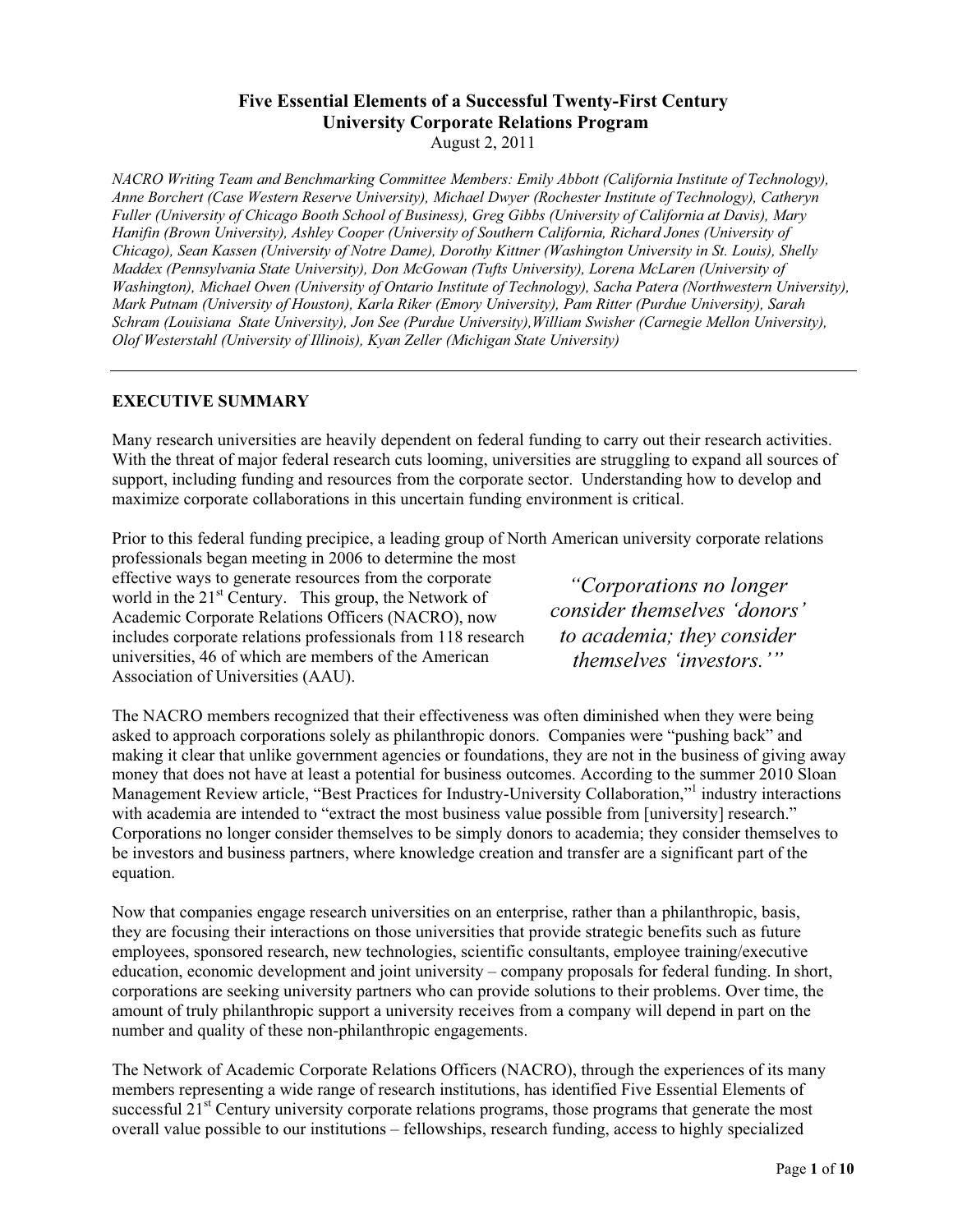facilities, in-kind gifts, jobs and internships for students, participants in executive education programs, licensing income, corporate foundation funding, event sponsorship, and more.

- 1. Institutional Support
- 2. Mutual Benefits
- 3. One-stop shopping
- 4. Integrated Research Development
- 5. Campus Coordination

The Five Essential Elements are intended to be useful for a wide range of universities, as they can be adapted and implemented in numerous ways. NACRO recognizes that no two universities will have identical corporate relations programs: public or private, size of faculty and student populations, the size and quality of its business, engineering, and medical schools, importance to the local economy and unique campus cultures will all shape the opportunities and dynamics of each university's program.

At the end of this paper general corporate relations evaluation criteria are identified that correspond with the Five Essential Elements, but once again, the implementation of these criteria will depend on the unique context at each individual university.

#### **Background and Historical Perspective**

The Five Essential Elements are based on the historical evolution of corporate - academic relationships.

#### **Corporations as Donors**

Until the late-1980's, many companies provided significant financial gifts and in-kind donations in support

*Years-long relationships built on recruiting, alumni presence, or board memberships no longer assure a major gift.* 

of research, scholarships, and student activities in *ad hoc*, nonstrategic ways. Research sponsorship or donations were often provided to obtain preferential access for recruiting purposes. As a result, corporate relations programs traditionally focused on generating philanthropic dollars from industry.

#### **Corporations Become Investors**

In an environment of receding economies, deregulation, global competition, ever-changing tax codes, and increased financial accountability, corporate philanthropy to academia has been in transition from an *ad hoc*  activity to a long-term business strategy. There are many reasons behind this shift.

- Frequent mergers and acquisitions have constricted giving. Often, when companies with strong corporate giving programs merge, the gift amounts don't double but instead decrease to the level of *one* of the companies prior to the merger.
- Legislation has increased corporate accountability, such that personal relationships within the company - corporate leaders, alumni employees, faculty consulting, and/or vendor relationships are no longer a guarantee of philanthropic gifts.
- Many corporations have reached the conclusion that unrestricted gifts provide little accountability, few measurable results, and less productive forms of recognition for their companies.
- Corporate foundations have decreased the percentage of funds devoted to undergraduate and graduate education. For example, K-12 education, the arts, and social programs are now higher priorities for many corporate foundations.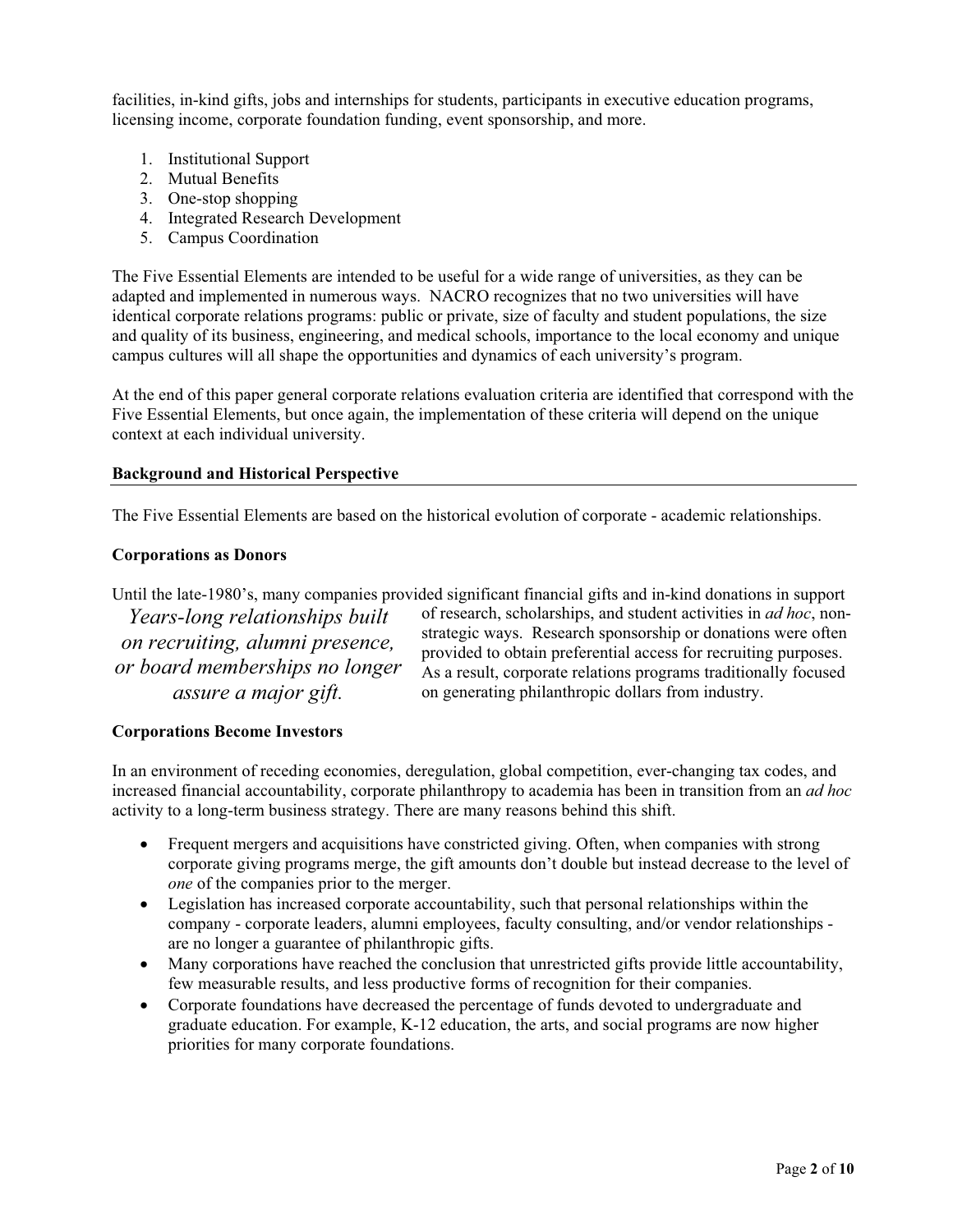#### **The New Corporate Paradigm**

As corporations have moved from donors to investors, priorities for their academic relationships have evolved. The emphasis is now on working with those universities that provide holistic value – student recruiting, executive education, faculty consultants, sponsored research, licensing opportunities, joint government proposals, etc.

For instance, student recruiting is one of the highest priorities for companies, so when companies do not have high employee recruiting yields, they may take their relationships to other universities or reduce the number of "partner" universities they support.

The *HP Relationship Continuum* (see Figure 1) shows the comprehensive academic-industry approach one company has taken. HP, like most companies, is focused on developing strategic partnerships that





*Figure 1. HP Relationship Continuum Source: Wayne C. Johnson, Former Vice President, HP University Relations* 

add value to the company. As the company builds trust with the university and the relationship deepens, more engagement opportunities arise. It is instructive to note that major philanthropic gifts usually result only after the relationship is well established and mature.

Another approach corporations are taking is to decrease the number of universities with which they work, and many now select only a handful of institutions. For example, over the last four years, one Fortune 500 company moved from a 3-tier structure of 35 universities to a more refined list of just 15 schools. Another Fortune 500 company has restricted its university interactions to a small group of schools that have been willing to sign a master agreement with them.

One challenge facing all U.S. universities is that companies have begun establishing academic relationships globally, particularly because they seek the growth potential, abundant R&D personnel, and more favorable IP terms of foreign universities, leaving fewer resources for U.S. universities.

#### **Universities in Transition**

In 2010 the Network of Academic Corporate Relations Officers (NACRO) conducted a survey, polling Corporate Relations Officers from 45 research universities, to assess how universities are adapting to the new corporate paradigm. The survey confirmed that the university corporate relations function is in transition as universities try to "figure out" how to best "do corporate relations" in the current corporate environment and anticipate what these trends mean for the future.

- $\bullet$  Only 56 percent of NACRO members report directly within the Development Office structure. This is a significant change from twenty years ago, when the vast majority of units reported solely to the Advancement Office, and was seen as just another path for donations.
- - 35 percent of offices report to the office of research/vice provost of research, college dean, and/or president. Nine percent of offices have a joint reporting structure.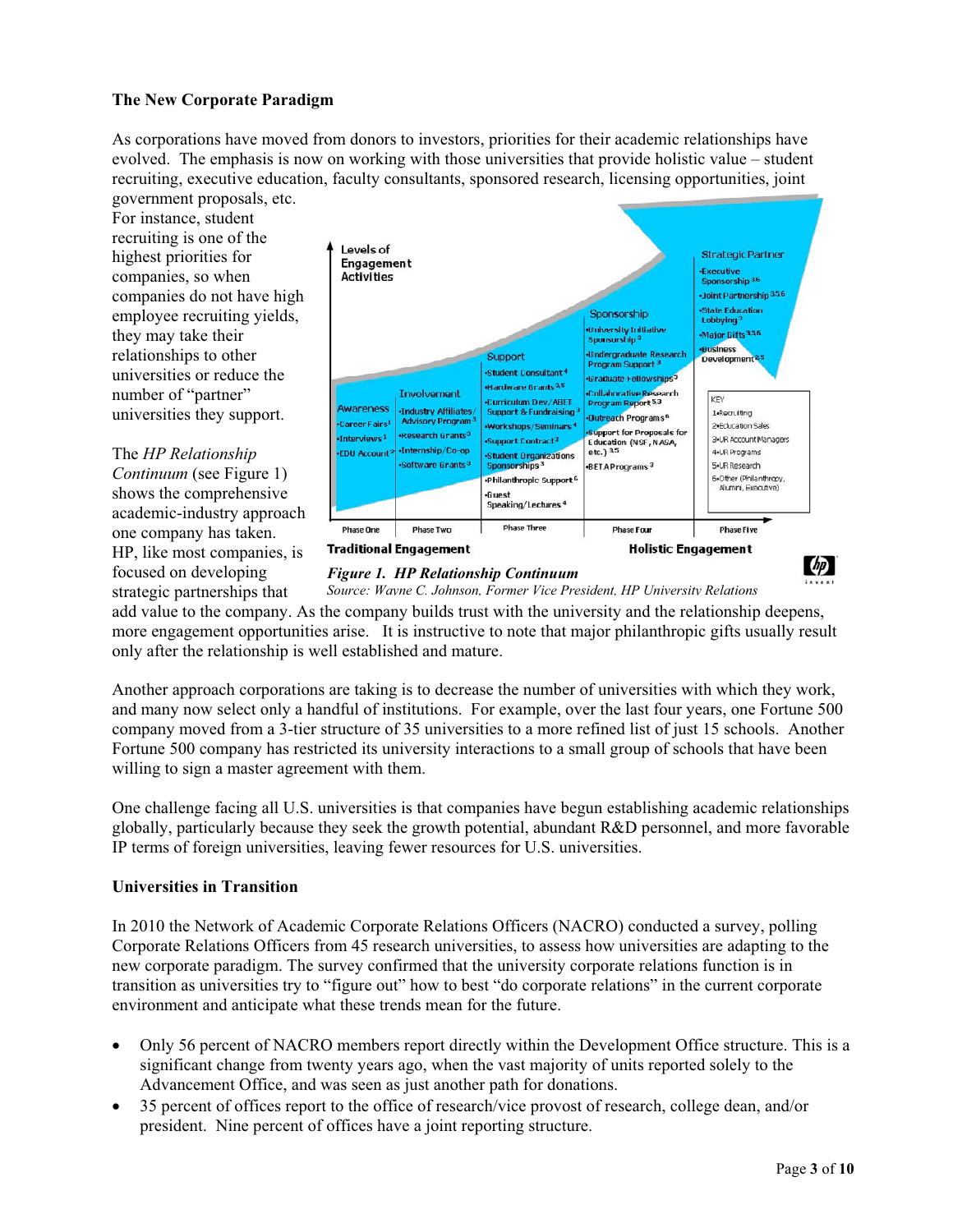- 85 percent are either maintaining or expanding their corporate relations mission and initiatives.
- Over 75 percent say their institutions value a comprehensive model of corporate relations.
- Even though a majority of institutions say they value this approach, only 30 percent of those surveyed have a leadership board or council that formalizes and oversees the approach.<sup>2</sup>

#### **THE FIVE ESSENTIAL ELEMENTS**

 NACRO members representing 21 research universities overwhelmingly identified Five Essential Elements to develop successful, long-term relationships with industry. For the purposes of this discussion, a "successful" program is one that maximizes the flow of resources in support of the university's teaching and research missions, whether those resources are generated as gifts, research grants, royalty payments, executive education tuition, or gifts-in-kind.

*Over time, the amount of truly philanthropic support a university receives from a company will depend in part on the number and quality of nonphilanthropic engagements.*

#### **1. Institutional Support**

The commitment of the university leadership to corporate relations is critical. The central administration must make it clear that establishing and maintaining durable relationships with industry is a priority for the university. The value a company seeks from a university is rarely within the exclusive domain of the corporate relations office to deliver. By clearly charging the corporate relations office with coordinating the totality of a company's relationships on campus, campus constituencies – such as research centers, academic divisions, and faculty members – will be more likely to share information and collaborate with the office.

The presidential endorsement:

- Gives the office of corporate relations firmer ground on which to lead industry to interdisciplinary teams of university scientists, not just one or two scientists on an isolated project.
- Encourages academic divisions, research centers, and offices on campus that interact with corporations to collaborate with the corporate relations office.
- $\bullet$  Encourages faculty to invest the time needed to develop relationships with corporate scientists that are at the core of what industry seeks from universities.

Some universities institute metrics and incentives within the faculty reward structure in order to encourage faculty to develop corporate relationships.

#### **2. Mutual Benefits**

The corporate relations office plays an important role bridging the corporate and academic worlds,

*"Any effort in conflict with the mission of either partner will ultimately fail."*

recognizing that in order to be sustainable, a university-company collaboration must be based on business needs while still aligning with the priorities of the university. According to the University-Industry Demonstration Partnership, a "successful university-industry collaboration should support the mission of

each partner. Any effort in conflict with the mission of either partner will ultimately fail."*<sup>3</sup>*

As the one campus office overseeing the entirety of all corporate collaborations on campus, the corporate relations office is uniquely situated to identify potential win-win opportunities by: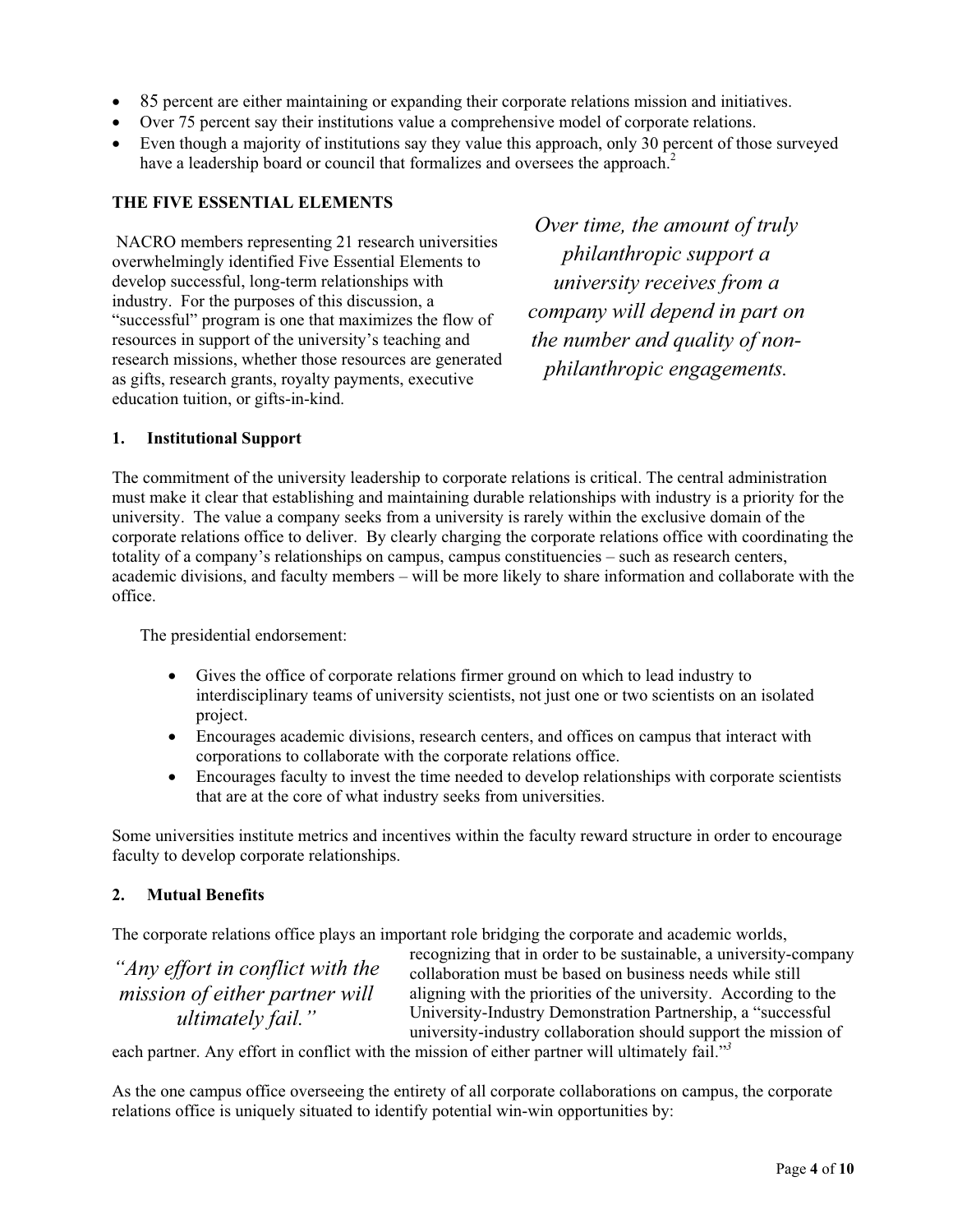- Articulating the value proposition the university offers
- Working with both parties to develop collaborations that support the mission of each partner
- Identifying and matching the company's strategic needs and the university's strengths
- Synthesizing multiple pieces of information from numerous constituents to create common understanding and real opportunities for shared, positive outcomes
- Listening to all stakeholders, helping them identify shared goals and designing projects and initiatives that create mutually beneficial outcomes
- Building consensus within the university ecosystem
- Ensuring collaboration goals are met
- Helping faculty and administration
- *University-gets-*Jobs/internships-for-students;-  *Corporation-gets-*Future-employees/recruiting Corporation gets fellowships-Executive Education **Participants** Executive education training for employees Expanded research capacity; access to real-world problems Campus research collaborations Licensing Revenue **License** patents Equipment/Facilityfees | Access to specialized equipment Event Funding The Revent Event sponsorship/publicity

#### *Figure 2. Win-Win Examples*

communicate effectively with corporate partners

In sum, successful 21<sup>st</sup> century corporate relations programs consider corporations to be strategic partners.



### **3. One-stop Shopping**

they can be guided to campus resources relevant to their needs. The corporate relations office, whose goal is to increase corporate interactions throughout campus, is uniquely positioned to serve as this central hub, working with external and internal partners to overcome barriers to corporate engagement. Corporate relations professionals, as representatives of the university with no bias towards any single campus unit, can provide personalized services tailored to the needs and interests of each corporation. The corporate relations office is not a gatekeeper; rather, it facilitates access to the entire university.

Universities are complex entities and

companies want a single point of entry where

This "one-stop shopping" approach is highly

attractive to companies as it simplifies and accelerates access to university resources. Richard Shelton, Systems Engineering Manager for Northrop Grumman Corporation, describes the value of this model: "When industries need to work with a university, it is preferred to have a single focal point, or comprehensive Corporate Relations Office, that knows the research and faculty best to efficiently and effectively help achieve a common goal. Without this, there is a slowly converging effort of multiple corporate and academic personnel redundantly discussing needs and approaches, causing a loss of valuable time and efforts."<sup>4</sup> *Figure 3. Relationship Nexus* 

The multiple ways a corporation may access the entire university through the corporate relations office is highlighted in the *Relationship Nexus* (Figure 3). A corporation can enter the *Relationship Nexus* at any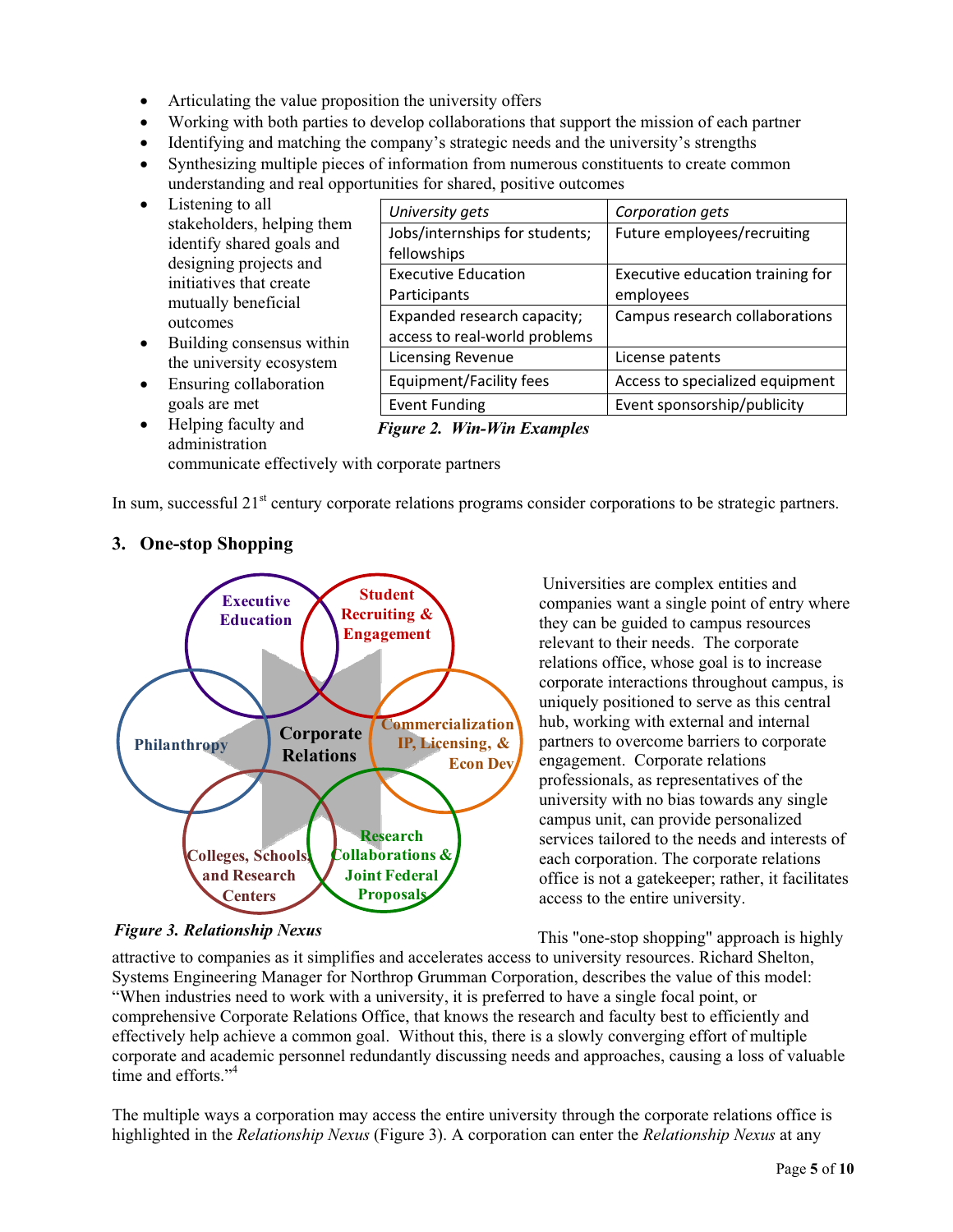point. There is no prescribed linear progression from one point of engagement to the next. With each additional interaction, the relationship between the company and the university deepens, potentially providing additional value to both parties. It is more about depth and momentum than a linear progression.

By working to expand the Relationship Nexus, a university can increase the benefits for both the university and the corporation. For instance, one large *The leverage of the University – Government – Company relationship is a new landscape – one Corporate Relations can help situate into the overall picture.* 

research university worked for many years with a large corporation involved with multiple industrial sectors. Originally, the interactions were mostly philanthropic and on the lower end of the giving scale. Over the past two years, the university intentionally expanded its interactions – broadened the relationship nexus – across several categories, including research and student recruiting. The company has now signed a master research agreement with the university, sponsored fellowships, hosted an alumni event at the company, participated in student recruiting on campus, and is in several discussions regarding research projects. The university anticipates that some large research projects will develop and additional philanthropic opportunities may become available.

#### **4. Integrated Approach to Research Development**

While the Office of Research Administration is responsible for negotiating sponsored research agreements, the corporate relations office can play an important role identifying companies with sponsored research needs. In addition, when the two offices work together, sponsored research agreements can be negotiated to include a philanthropic component, providing valuable resources to the university as an integral part of the deal.

One example of a sponsored research – corporate relations coordinated approach took place when a research university announced the establishment of a major solar-research collaboration and a graduate fellowship in chemical sciences and engineering, both funded by a major chemical company. Because the corporate relations office was involved in the negotiations, the request for philanthropic funding was discussed in parallel with the development of the sponsored research agreement.

Even when a sponsored research agreement is negotiated without a philanthropic component, the likelihood that the university will receive philanthropic dollars increases greatly due to the deepening relationship. Another research university analyzed its corporate relationships over the past five years and discovered that

*"Without [a single focal point], there is a slowly converging effort of multiple corporate and academic personnel redundantly discussing needs and approaches, causing a loss of valuable time and efforts."*

after sponsored research agreements were signed, company philanthropy generally increased.

Now, more than ever, such collaboration between Sponsored Research and Corporate Relations is vital to generating research dollars. Given that many companies have downsized their corporate research divisions and are increasingly seeking universities to carry out experimental and core research formerly performed by their own labs, universities have a unique opportunity to increase their sponsored research funding. According to Steve Oesterle, Senior VP for

Medicine and Technology at Medtronic, "Increasingly our R&D budget is weighted to the development side as we vigorously compete in public markets. We must look more and more to universities to be partners in the R side of this balance."<sup>5</sup>

Establishing sponsored research projects with corporations isn't the only way that the corporate relations office and the Office of Sponsored Research can work together. Now that federal funding increasingly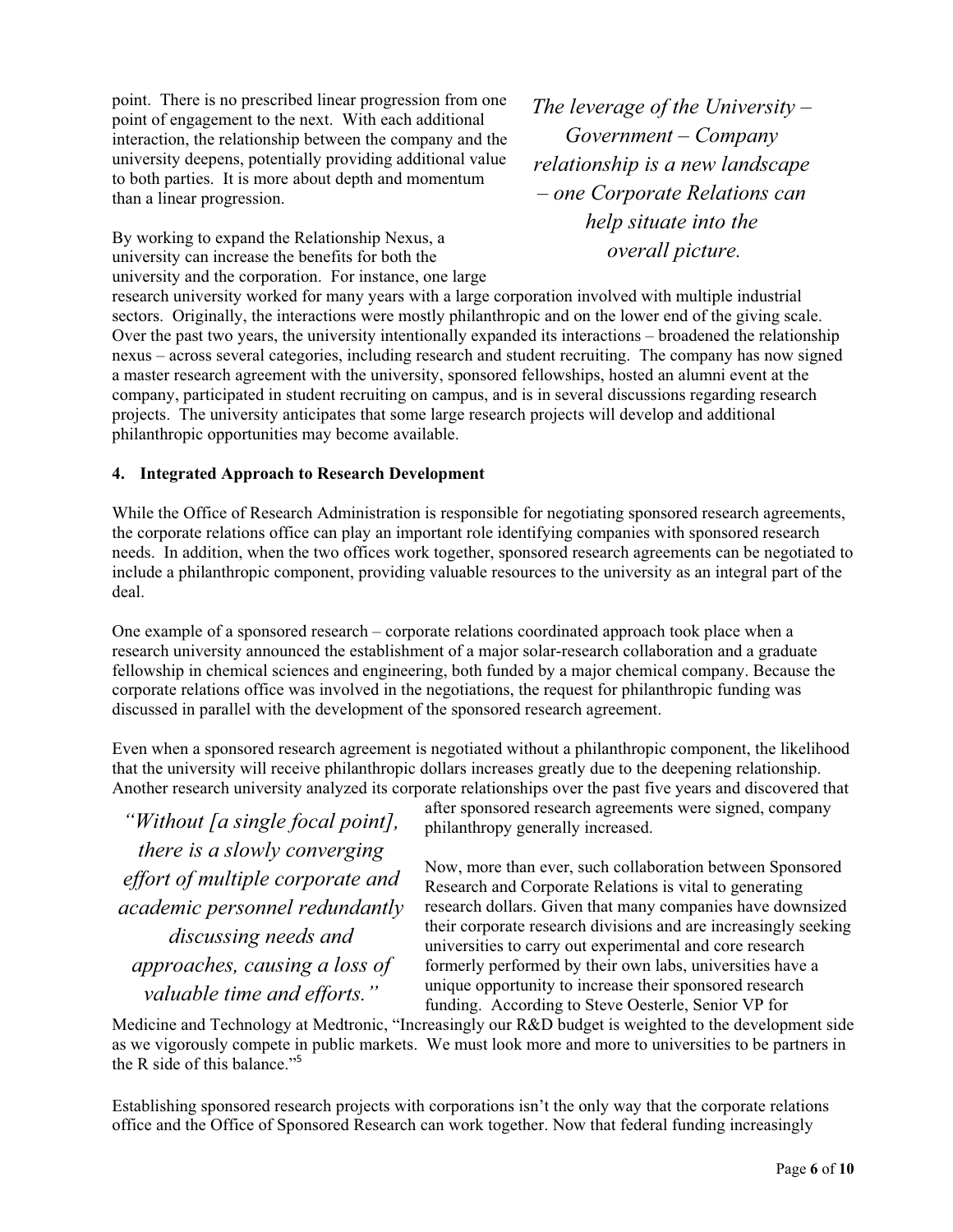favors research involving corporate partners, the corporate relations office can play a critical role in identifying such partners. At the same time, corporations are now placing an increased emphasis on partnering with universities to pursue government research grants to develop new core technologies.

#### **5. Campus Coordination**

In order to successfully serve as a one-stop shop, the corporate relations office must build strong working relationships with offices across campus, whose engagement with the business sector can advance or hinder university-wide relationship-building.

Unlike the philanthropic corporate relations model, a successful  $21<sup>st</sup>$  century corporate relations program is not only dependent on the corporate relations office, it is also dependent upon their ability to find willing partners across the campus:

- Chancellors, Presidents, Provosts: provide institutional support
- Vice Presidents for Research: leverage federal funding opportunities with corporate partners
- Deans: serve as a bridge to various academic programs
- Development Leadership: coordination when approaching corporate alumni
- Office of Licensing/Technology Transfer: negotiate corporate IP terms
- Research Administration: negotiate corporate sponsored research agreements
- $\bullet$ Career Center: facilitate positive student recruiting experiences

Numerous NACRO member institutions have begun to organize internal meetings to coordinate corporate interactions throughout campus. The frequency of the meetings depends on the needs of the institution. Participants typically include deans, university administration, faculty members, and staff from the career center, the alumni association, sponsored research, and technology transfer. Usually the purpose of these meetings is to: (a) coordinate corporate activity and share top corporate prospects and strategy, (b) share information such as recruiting schedules, executive speaking engagements, corporate lists, vendor lists, sponsored research lists, and (c) develop policies to prevent duplication of efforts.

Corporate Relations professionals will then often form strategic corporate alliance teams to pursue strategic alliances with companies, negotiate agreements, manage post-agreement activities, negotiate intellectual

*"A one-stop shop requires a coordinated approach that addresses the often divergent needs of industry and university researchers. Developing the necessary relationships is an ongoing process. Creating the environment that encourages staff to work together across modalities is vital."<sup>6</sup>*

property licensing, and finally, grow the relationship.

A very important, but often lacking, tool for the corporate relations program is an internal database that can be accessed and shared by all relevant campus offices. Gathering and sharing data about these relationships is a vital element of today's corporate relations office coordination function. Reports based on multiple points of corporate-campus interaction can enable the

corporate relations office to plan and demonstrate the results of corporate relationship efforts to campus partners. One of the challenges in this area is the fact that databases used to track corporate interactions on campus are often not integrated with each other and sometimes even carry restrictions regarding who can view what data.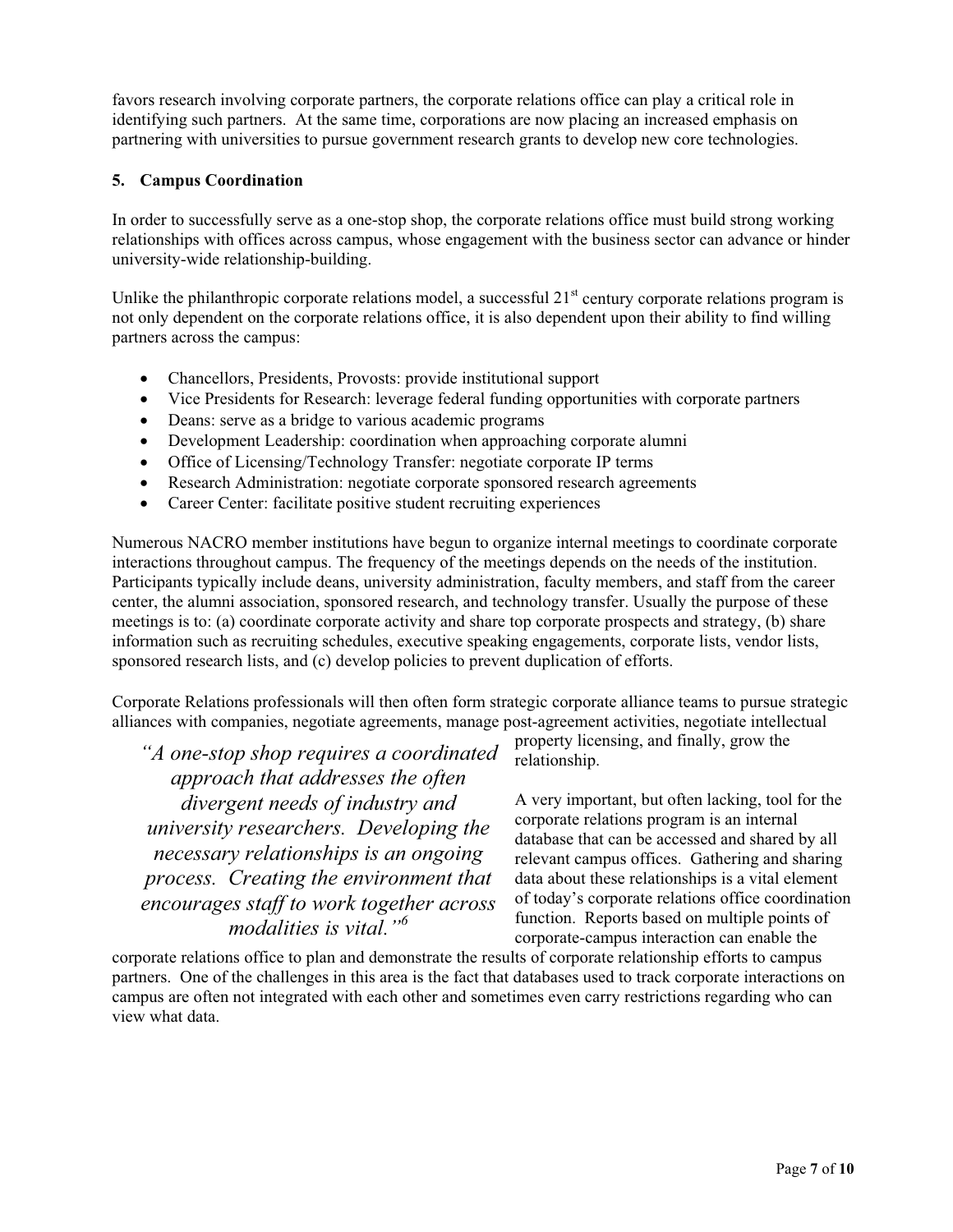Traditional practice for corporate relations performance assessment tends to follow the funding pipeline maxim: contacts yield visits; visits yield opportunities for proposal development; proposals yield revenue.

Such a tangible results-based perspective misses both long-term and intangible forms of value, which are often more strategic to the university than near-term revenue. While near-term incremental revenue is very important in any partnership, to only focus on that form of value misses the mark and distracts the corporate relations professional. New evaluation tools for university corporate relations programs are needed.

The specific measures used to evaluate the corporate relations program must now take into account the comprehensive nature of the  $21<sup>st</sup>$  century corporate relations paradigm. The intensely collaborative nature of this activity makes the traditional, individual-based

*While near-term incremental revenue is very important in any partnership, to only focus on that form of value misses the mark and distracts the corporate relations professional. New evaluation tools for university corporate relations programs are needed.*

measures of performance unreliable indicators of productivity and effectiveness of the entire process. This is now a team effort. What can be counted may not always be significant in determining effectiveness. Often the value an industry provides to a university is not initially philanthropic, but takes the form of internship and employment opportunities for students, faculty access to specialized instruments and "real world" challenges that inform curricula, or research funding in the form of a contract. These softer industry resources may not count in strict development terms, but they lay the foundation of a relationship that often leads to sustained engagement and tangible resources.

 Many of the best ways to assess long-term program and individual success cannot be based on metrics but must be assessed by qualitative measures. This will require a new approach to what has been a purely numbers-based exercise. Basing assessment criteria on the Five Essential Elements will ultimately provide an institution with a more accurate and meaningful assessment of its ongoing corporate relations efforts. See Appendix 1 for suggested Evaluation Criteria Based on Best Practices.

Given the comprehensive model of corporate relations is relatively new, appropriate evaluation methodology is still in the process of being developed. However, traditional forms of evaluation based only

*"Everything that can be counted does not necessarily count; everything that counts cannot necessarily be counted."* 

– *Albert Einstein*

on philanthropic income and number of visits/emails/phone calls are insufficient to support the development of a comprehensive corporate relations program.

Over the next year, NACRO will work to identify specific evaluation criteria for both the corporate relations office and corporate relations professionals, aligning with the Five Essential Elements described in this paper. NACRO will also begin an annual survey that will assess corporate relations

programs at more than 50 global research universities. This data will help universities continue to identify best practices.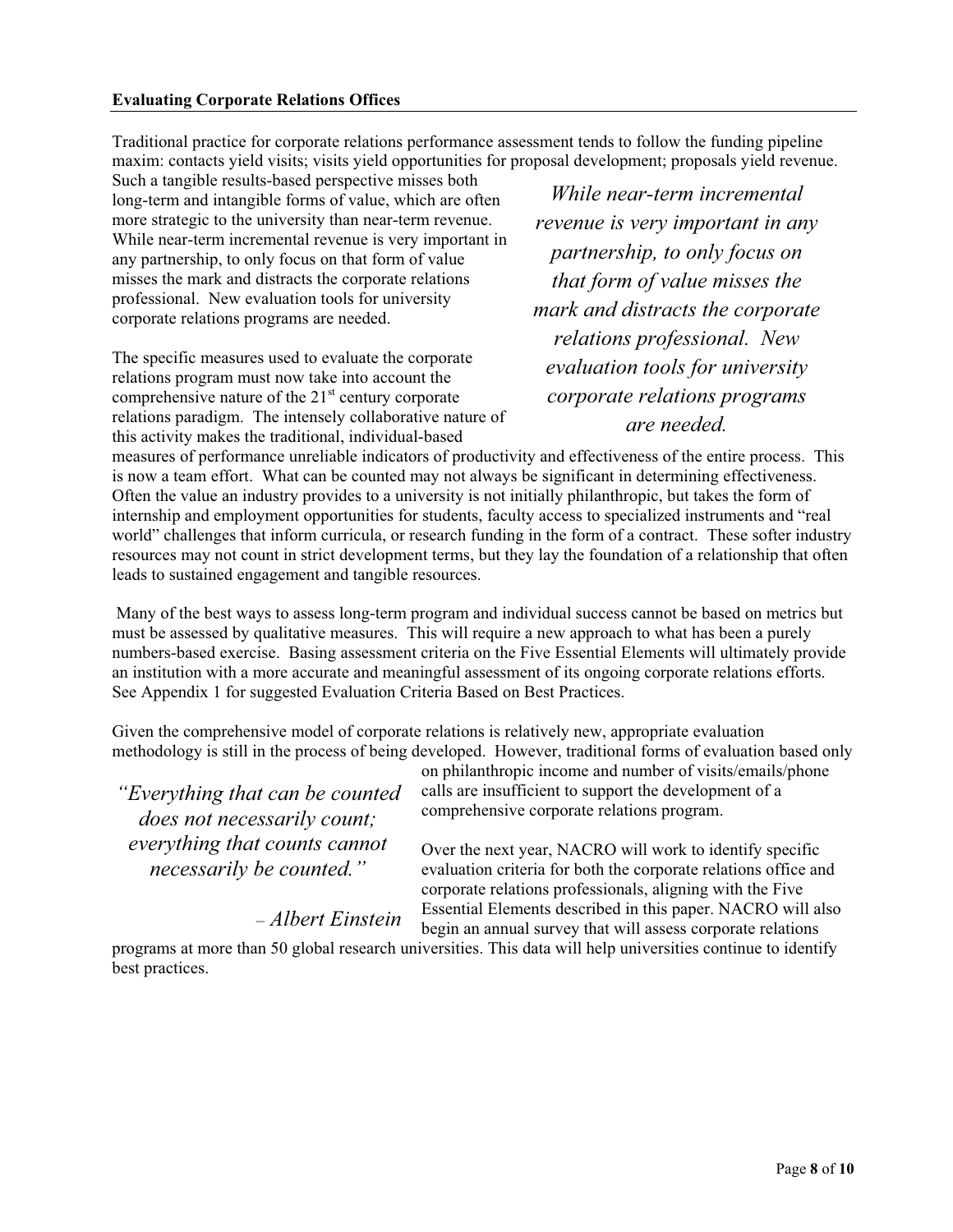#### **CONCLUSION**

At the 2009 Network of Academic Corporate Relations Officers Annual Conference, keynote speaker Linden Rhoads, Vice Provost of Tech Transfer for the University of Washington, said: "The universities

that figure out university-industry relations are the ones that will excel in the next ten years."7 The corporate relations professionals who are members of NACRO have identified the Five Essential Elements – critical components of a successful corporate relations program – precisely because we want our universities to excel. However, we cannot take the next steps alone. Incorporating these Five Essential Elements has

*"The universities that figure out university-industry relations are the ones that will excel in the next ten years."*

implications for the entire campus, and is dependent on the collective will of the leadership, faculty members, and related offices throughout campus. The NACRO membership looks forward to working with all of our campus partners to strengthen our respective corporate relations programs.

For more information:

-----------------------------------------------------------

*Emily Abbott, Associate Director of Corporate Relations, California Institute of Technology, eabbott@caltech.edu* 

*Sacha Patera, Associate Director of Corporate Relations, Northwestern University, a-patera@northwestern.edu* 

http://web.mac.com/nacro/NACRO/Welcome.html

<sup>&</sup>lt;sup>1</sup> William A. Lucas et al, "Best Practices for Industry-University Collaborations," *MIT Sloan Management Review* 51:4 (Summer 2010): 83-90.<br><sup>2</sup> NACRO Annual Benchmarking Survey, 2009-2010

 $3$ -University Industry Demonstration Partnership, *Guiding Principles for University-Industry Endeavors*, April 2006, p. 5.<br> $4$ -Richard Shelton, Systems Engineering Manager, for Northrop Grumman Corporation, e-mail to Gr

of Development and Corporate Relations, UC Davis College of Engineering: March 9, 2011.<br><sup>5.</sup>Steve Oesterle, Senior Vice President for Medicine and Technology, e-mail to Sacha (Alexandra) Patera, Associate<br>Director of Corpo

<sup>&</sup>lt;sup>6</sup> Angus Lingstone, *Developing University-Industry Relations*, Pathways to Innovation from the West Coast, Robert C. Miller, Bernard Le Boeuf, and Associates, 2009, p. 71 *7.University-Industry Relations: An Outsider's View from the Inside*, 2009 NACRO Conference Keynote, Linden

Rhoads, Vice Provost for Technology Transfer, University of Washington.